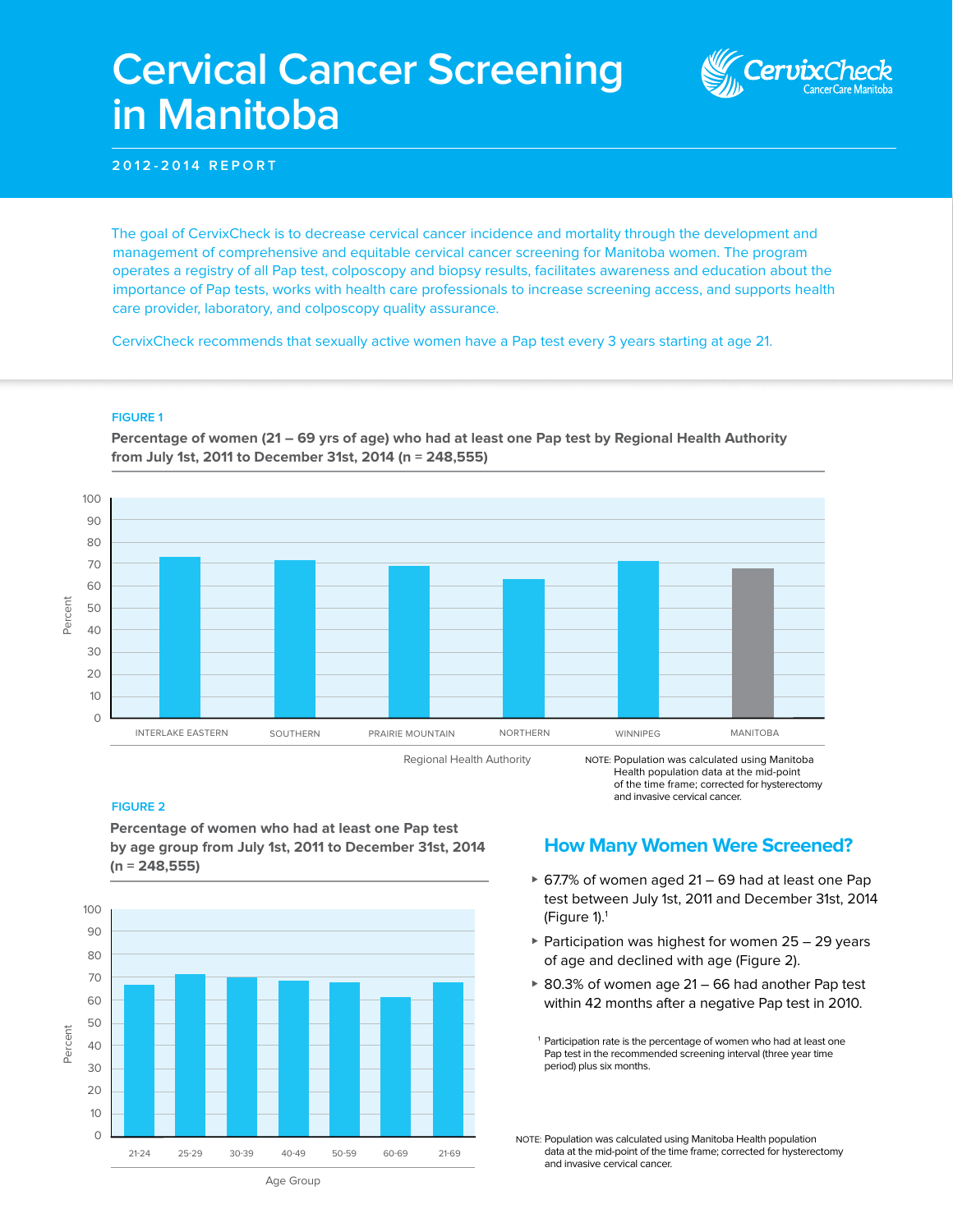## **What did CervixCheck do to enhance participation?**

 CervixCheck continued to promote the "TellEveryWoman" brand strategy and annual October campaign. The goals of TellEveryWoman were to increase program recognition, drive activity to the TellEveryWoman.ca website, and increase adherence to the new three year screening interval through its "Every 3 Years" campaign message. TellEveryWoman activities included bus, billboards, community newspaper and Facebook advertising, as well as TV and radio commercials. CervixCheck also hosted a TellEveryWoman Facebook page which featured ongoing educational content as well as a photo contest in October called, "Good things come in 3's!"

- ▶ Between 2012 and 2014, the average number of pageviews per year to the TellEveryWoman.ca website was over 2,600. 74% of hits were from new visitors.
- ▶ TellEveryWoman on Facebook increased its "likes" from 35 in April of 2013 to 3,831 in December of 2014.
- $\blacktriangleright$  In 2013, CervixCheck initiated recall letters to Manitoba women who were overdue for a Pap test. In 2014, CervixCheck initiated invitation letters to unscreened women. Between September 2013 and September 2014, 28% of women who received a recall letter had a Pap test within 12 months of receiving the letter (n = 18,586). Most women had a Pap test within one month of receiving the letter.
- $\blacktriangleright$  In 2014, CervixCheck hosted a training workshop for health care providers to become competent to perform Pap tests. 11 nurses were trained in eight rural, northern and First Nations communities.
- $\triangleright$  CervixCheck partnered with clinics, nursing stations and health centers across the province to offer enhanced access to Pap test services through Pap test clinics. The number of clinics that offered Pap test services increased from 106 in 2012 to 140 in 2014. These clinics represented 89 communities in 2012 and increased to 114 communities in 2014.

# **What were the Pap test results?**

- ▶ Since the introduction of liquid based cytology (LBC) in 2014, the percentage of test results that were reported as unsatisfactory declined from 2.8% in 2012 to 2.0% in 2014.
- ▶ 93.7% of women had a negative Pap test, 4.6% had a lowgrade Pap test (ASC-US or LSIL), and 1.7% had a high-grade (AGC, ASC-H, or HSIL) or more severe Pap test (Figure 3) (2012-2014).

#### **FIGURE 3**



**Percentage of women (21-69 yrs of age) who had an abnormal Pap test result by diagnostic category from January 2012 to December 2014 (n = 16,119)** 

#### NOTE: ASC-US (Atypical squamous cells of undetermined significance), LSIL (Low-grade squamous intraepithelial lesion); AGC (Atypical glandular cells); ASC-H (Atypical squamous cells, cannot rule out high-grade); HSIL+ (High-grade squamous intraepithelial lesion or more severe).

# **How long did it take?**

- ▶ In 2013, 84.5% of Pap tests were reported by the labs within 14 calendar days of the specimen date (n = 103,659). In 2014, 70.2% of Pap tests were reported by the labs within 14 calendar days of the specimen date ( $n = 86,116$ ).
- ▶ For women who had a high-grade (AGC/ASC-H/HSIL) Pap test result, 81.1% had colposcopy within 12 months of the Pap test report date (Figure 4). 14.3% of women had not had colposcopy within two years of their high-grade Pap test result (2012-2013).
- ▶ 88.4% of women who had a high-grade (ASC-H/HSIL) or more severe Pap test result and a colposcopy within 12 months had a biopsy (2012-2013).

**In an effort to reduce the time from high-grade Pap test result to colposcopy, CervixCheck started sending Pap test result letters to all women with a high-grade Pap test in 2015. Letters notify women of their high-grade test result and need for colposcopy, and encourage them to contact their health care provider to arrange an appointment for colposcopy.**

# **How accurate was the Pap test?**

 $\triangleright$  The percentage of high-grade Pap tests (HSIL+) that agreed with the subsequent biopsy result was 66.8% (n = 753) (2013).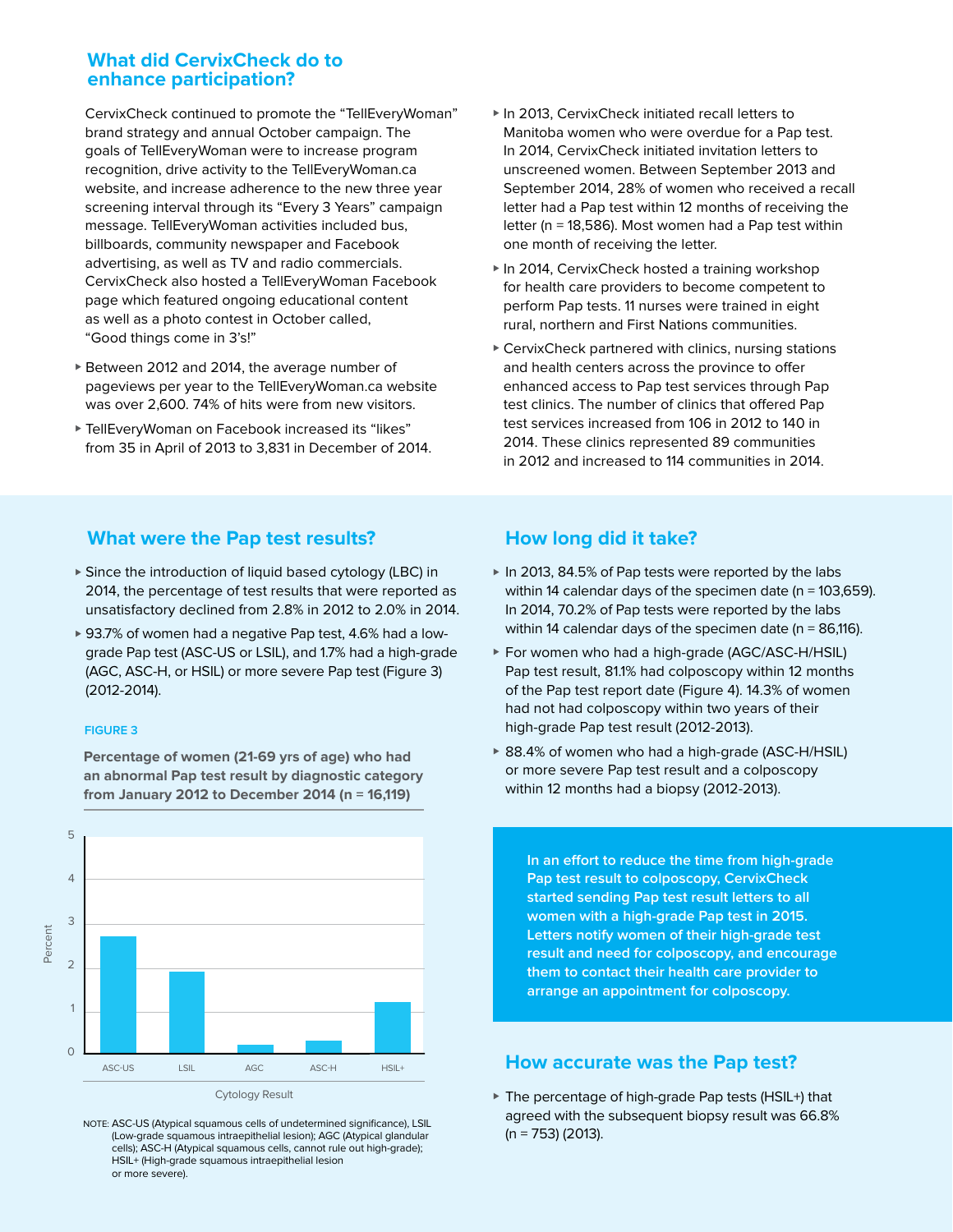#### **FIGURE 4**

**Percentage of women with a high-grade Pap test result (**≥**AGC, ASC-H, or HSIL+) who had colposcopy within 6 weeks, 3 months, 6 months, 9 months and 12 months from the Pap test report date (2012-2013)**



# **What were the outcomes?**

- $\blacktriangleright$  The pre-cancer detection rate was 10.8 per 1,000 women screened (n=2,793) (Figure 5).
- $\blacktriangleright$  The invasive cervical cancer incidence rate from 2009 to 2013 ranged from 1.8 per 100,000 for women 20-24 years of age to 17.5 per 100,000 for women 40-44 years of age (Figure 6).
- $\blacktriangleright$  The incidence rate was 3.5 per 100,000 for adenocarcinoma, and 4.9 per 100,000 for squamous carcinoma (all ages) (Figure 6).
- $\triangleright$  55% of invasive cervical cancers were diagnosed at Stage 1 (Figure 7) (2009-2013).
- $\blacktriangleright$  47.2% of women diagnosed with invasive cervical cancer had a Pap test 6 months to 3 years before diagnosis, 11.4% of women had a Pap test 3 to 5 years before diagnosis, and 41.5% of women had a Pap test greater than 5 years before diagnosis or had no record of ever having a Pap test (Figure 8) (2011-2013).
- $\triangleright$  5.3% of women who had a high-grade (HSIL+) Pap test result were lost to follow up (2013).

#### **FIGURE 5**



**Pre-cancer detection rate per 1,000 women by age group from January 2011 to December 2013 (n = 2,793)**



#### **FIGURE 6**